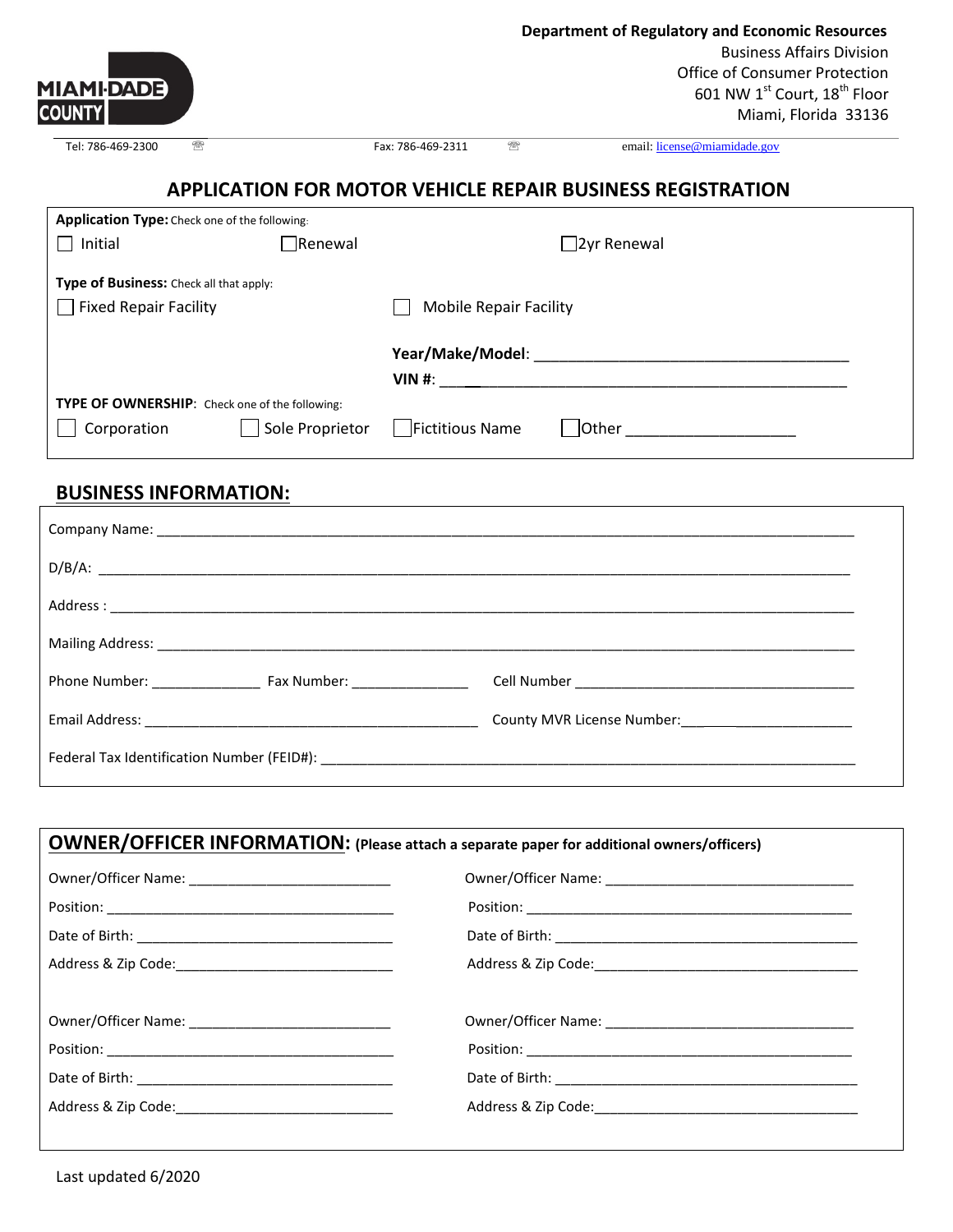## **Please answer yes or no to the following questions:**

| No l<br>Yesl | Have you or any partners or corporate officers, as applicable, ever failed to comply with the terms of a cease<br>and desist order, notice to correct a violation, written assurance of compliance, or any other lawful order of the<br>Miami-Dade County Consumer Protection Division with regard to the operation of a Motor Vehicle Repair<br>Business? If yes, please provide details on a separate sheet. |
|--------------|----------------------------------------------------------------------------------------------------------------------------------------------------------------------------------------------------------------------------------------------------------------------------------------------------------------------------------------------------------------------------------------------------------------|
| No $\Gamma$  | Do you owe money to Miami-Dade County, either individually or through any other business? (Unpaid Liens, etc.)                                                                                                                                                                                                                                                                                                 |
| Yes          | If yes, please provide details on a separate sheet.                                                                                                                                                                                                                                                                                                                                                            |

## **Please Provide the Following:**

List the names of any other corporation, entity, or trade name through which any owner, director or officer has engaged in motor vehicle repair business within the past 5 years:

\_\_\_\_\_\_\_\_\_\_\_\_\_\_\_\_\_\_\_\_\_\_\_\_\_\_\_\_\_\_\_\_\_\_\_\_\_\_\_\_\_\_\_\_\_\_\_\_\_\_\_\_\_\_\_\_\_\_\_\_\_\_\_\_\_\_\_\_\_\_\_\_\_\_\_\_\_\_\_\_\_\_\_\_\_\_\_\_\_\_\_\_\_\_\_

\_\_\_\_\_\_\_\_\_\_\_\_\_\_\_\_\_\_\_\_\_\_\_\_\_\_\_\_\_\_\_\_\_\_\_\_\_\_\_\_\_\_\_\_\_\_\_\_\_\_\_\_\_\_\_\_\_\_\_\_\_\_\_\_\_\_\_\_\_\_\_\_\_\_\_\_\_\_\_\_\_\_\_\_\_\_\_\_\_\_\_\_\_\_\_

\_\_\_\_\_\_\_\_\_\_\_\_\_\_\_\_\_\_\_\_\_\_\_\_\_\_\_\_\_\_\_\_\_\_\_\_\_\_\_\_\_\_\_\_\_\_\_\_\_\_\_\_\_\_\_\_\_\_\_\_\_\_\_\_\_\_\_\_\_\_\_\_\_\_\_\_\_\_\_\_\_\_\_\_\_\_\_\_\_\_\_\_\_\_\_

## **Person Actively in Charge of the Shop:**

| Name:                              | Title:                                          |
|------------------------------------|-------------------------------------------------|
| Home Address:                      | City/State/Zip:                                 |
| Home Phone Number: (<br>$\sim$ $-$ | Mobile Number: (<br>and the control of the con- |

### **REPAIR CATEGORIES APPLIED FOR**

\*\*\* Business is required to employ certified mechanics/technicians that are certified in each category of repair checked off

### **AUTOMOBILE, LIGHT TRUCKS**

# **HEAVY DUTY TRUCKS OVER**



**Other Repairs:**